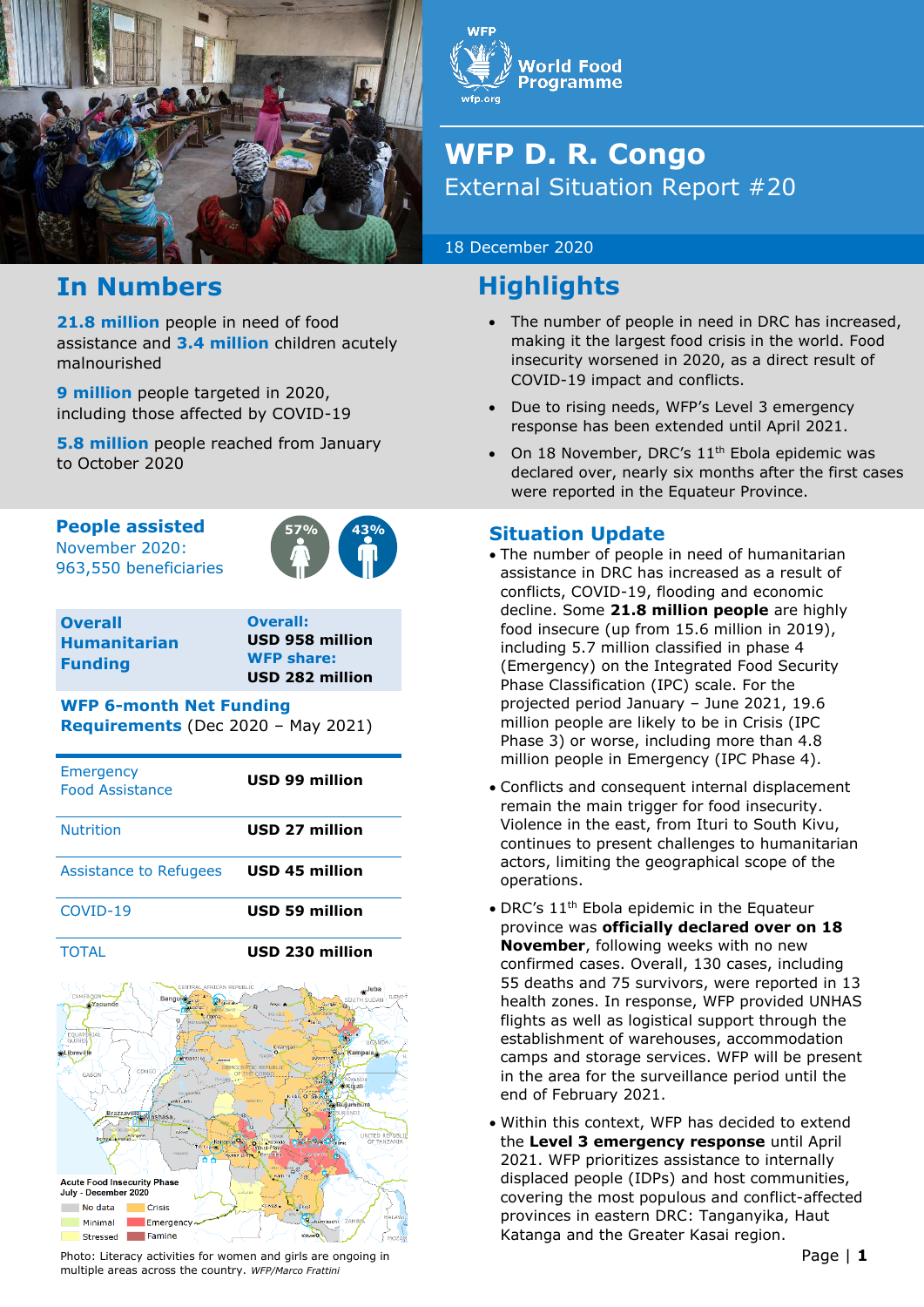### **WFP Response**

- WFP and its partners have significantly expanded its operations in 2020 to meet increasing needs, targeting **9 million people** (including an additional 1.4 million people in need of assistance due to the impact of COVID-19).
- In light of the COVID-19 pandemic, WFP has adapted its programmes to provide food assistance in compliance with preventive measures, including physical distancing, mandatory handwashing and temperature checks. WFP has planned to reach not only people in rural areas but also 500,000 people in urban areas. As part of the response to the pandemic, WFP and UNICEF launched a **social safety net programme in N'Sele commune** in Kinshasa through the provision of mobile money. Nutrition and resilience programmes are also planned at a later stage. This is the first-ever operation of such kind for WFP in the capital city, and close to 100,000 people have initially been targeted for the pilot phase.
- In order to promptly assist displaced populations affected by an ongoing inter-ethnic conflict in the hard-to-reach area of Hauts Plateaux (South Kivu), WFP organized an emergency distribution of 32 mt of High Energy Biscuits (HEB) targeting 8,431 households starting on 5 December.

## **Food, Cash and Nutrition Assistance**

#### **Food and cash assistance:**

- In November 2020, WFP provided lifesaving inkind and cash assistance to over 687,700 people affected by conflict and non-conflict related shocks, through general food distributions. Despite ongoing security challenges, WFP has scaled up its food assistance to meet increased needs.
- Between March and October, WFP had suspended its biometric authentication of people in SCOPE – WFP's beneficiary information and transfer management platform – as this could expose beneficiaries to increased risk of COVID-19 transmission during the registration process. Biometric registrations have been resumed starting November 2020 in several provinces such as North Kivu, South Kivu and Ituri, as well as in the urban area of Kinshasa.
- Through its resilience activities, WFP supports smallholder farmers and food insecure communities with the Food for Assets programme that strengthens livelihood development, while covering immediate food and nutrition needs through the provision of food and cash assistance. In 2020, asset creation included rehabilitation of 11 kilometres of feeder road in Tanganyika. In North and South Kivu provinces 80 granaries have been constructed by the communities through the Cash for Asset

**WFP D. R. Congo** External Situation Report #20 **External Situation Report #20 External Situation Report #20** 18 December 2020

modality. Seven markets and 14 warehouses were also constructed.

#### **Nutrition assistance:**

P4P

- In November, WFP provided specialized nutritious food to 117,200 children and pregnant and nursing women and girls (PLWG) for the treatment of moderate acute malnutrition, and to 158,500 children and PLWG for the prevention of acute malnutrition.
- Nutrition-sensitive activities targeting 4,883 men and women were implemented through the promotion of nutrition-rich foods and education. Over 160 awareness-raising campaigns to improve nutrition practices, dietary diversity, hygiene and family planning were organized. In South Kivu, 100 vegetable gardens were set up and 50 culinary demonstrations given to female headed households, with 2,400 focal point trained on nutrition sensitive practices.

#### **WFP's strategic shift towards resilience**

• In addition to the L3 operation, WFP implements multi-agency multi-year resilience programmes in eastern (North Kivu, South Kivu and Tanganyika) and northwestern DRC (North Ubangi and South Ubangi) that benefit 517,500 people. Activities focus on economic, social, technical and financial interventions to revitalize local economies and livelihoods. Capacity strengthening provided to smallholder farmers helped stimulate economic recovery, through improved agriculture productivity, enhanced literacy and livelihood diversification to strengthen food security and nutrition. Resilience activities also help ease tensions between communities and strengthen social cohesion, thereby contributing to the prevention of new outbreaks of conflict and to the overall peacebuilding efforts.

# **A Contract Chain**

- Despite the rainy season and the poor road conditions, food deliveries in November were completed without major gaps.
- After the collapse of the Kele bridge in October 2020, WFP has transported 233 mt of food on the other side of the Kasai river using canoes, where eight trucks were available to transport commodities to the distribution sites.
- WFP continues to provide COVID-19 services supporting the humanitarian community, including the storage and transport of medical supplies and personal protective equipment (PPE). WFP has expanded its storage capacity in Kinshasa, through an additional warehouse for the storage of food and non-food items.